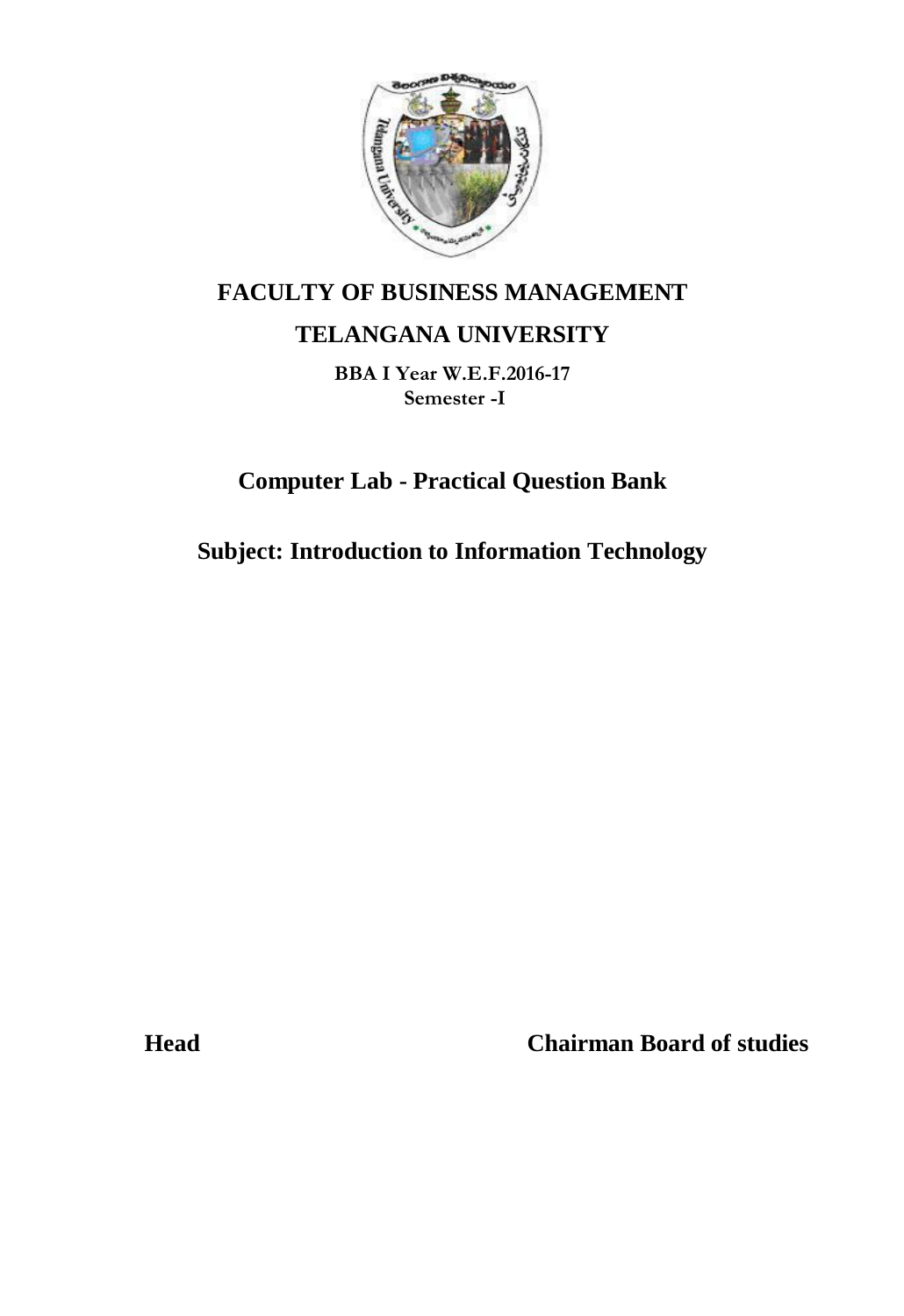### **FACULTY OF BUSINESS MANAGEMENT**

## **TELANGANA UNIVERSITY**

#### **Time: 90** Minutes Record : 05

Viva-Voce : 05

Execution : 10 Total Marks : 20

# **Computer Lab - Practical Question Bank**

## **Subject: Introduction to Information Technology**

#### **I. MS DOS**

- 1. Internal Commands in MS-DOS
- 2. External Commands in MS-DOS

#### **II. MS - WORD:**

- 1. Using Mail Merge, write a letter inviting 5 friends to your Birthday Party.
- 2. Create a document and insert Page Numbers, Date and Time and a Picture.
- 3. Create a document and give 5 Footnotes.
- 4. Create a Table in word file and apply Auto Formatting.
- 5. Create a Table containing student's marks and sort in ascending order.

#### **III. MS - EXCEL:**

1. Apply Auto formatting for the following Table and find Total by using Auto Sum option.

| S.No | <b>Names</b> | TT            | FA | BE & CG  | <b>POM</b> |
|------|--------------|---------------|----|----------|------------|
|      | Ā            |               | bb | 48       | 88         |
|      |              | $\sim$        | IJ | 59       | 44         |
|      |              | $\circ$<br>oο | 88 | $\Omega$ |            |
|      |              | bc            |    | $\sim$   | 64         |

2. The following are the marks obtained by the students of BBA in four subjects:

| S.No | <b>Names</b> | TT | FA | BE & CG | <b>POM</b> |
|------|--------------|----|----|---------|------------|
|      | n            | 60 | 59 | CO      | 66         |
|      |              |    |    | ر ر     | IJ         |
|      |              | Ω5 |    | 96      | 44         |
|      |              |    |    |         | ر. ر       |

- 3. Using Conditional Formatting list out students who scored
	- Less than 50 in IIT
	- More than 65 in FA
	- $\bullet$  Between 60 and 80 in BC & CG
	- POM